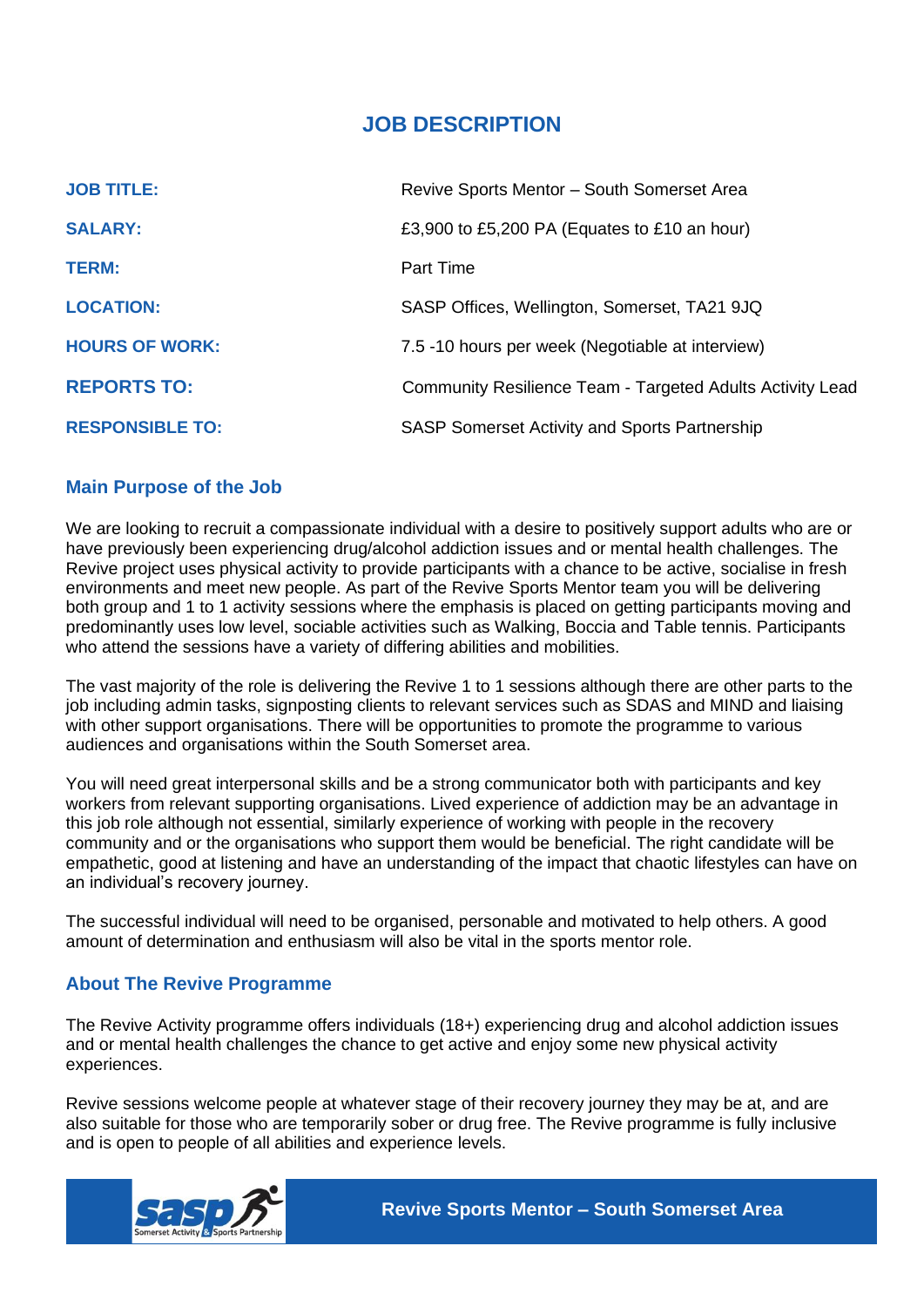The programme offers a variety of fun, casual and sociable activity sessions. The aim is to provide participants with the chance to reap the physical and emotional benefits of exercise, along with offering them the opportunity to socialise in new environments.

#### **Summary of Responsibilities and Key Duties of the Job**

- 1. Support the Project Manager in the delivery of the project encouraging service users to get involved in the activities; assisting with consultation within the local communities working with the Project Manager to arrange agreed activities and ensuring that those involved have fun.
- 2. Support service users throughout the programme to get involved, attend regularly, develop their skills and levels of confidence.
- 3. Develop weekly targeted sports activities for service users in conjunction with the project manager.
- 4. Work with individual sports clubs to support service users into general community sports clubs in sports of their choice.
- 5. Gather informal feedback from service users regarding the activities to inform future plans and to contribute to the evaluation of the programme.
- 6. Assist service users with transport and transport choices where necessary.
- 7. Identify and support participants who may be suitable future volunteers.
- 8. Complete records of attendance and a log of activities for each session which will assist in the evaluation of the project.
- 9. Ensure events and activities take place in a safe way, ensuring risk assessments are in place and Health and Safety is attended to at all times.
- 10. Promote all relevant recovery initiatives initiated by Turning Point and other relevant agencies to encourage networking, communication, friendship, recovery, increased confidence and self-esteem of service users.
- 11. Report all activities in regular feedback to the Project Manager and follow policies including confidentiality and safeguarding, reporting all risks to the project manager.

#### **General Information**

All work performed/duties undertaken must be carried out in accordance with relevant SASP policies and procedures, within legislation, and with regard to the needs of our customers and the diverse community we serve.

Date: 04 October 2021